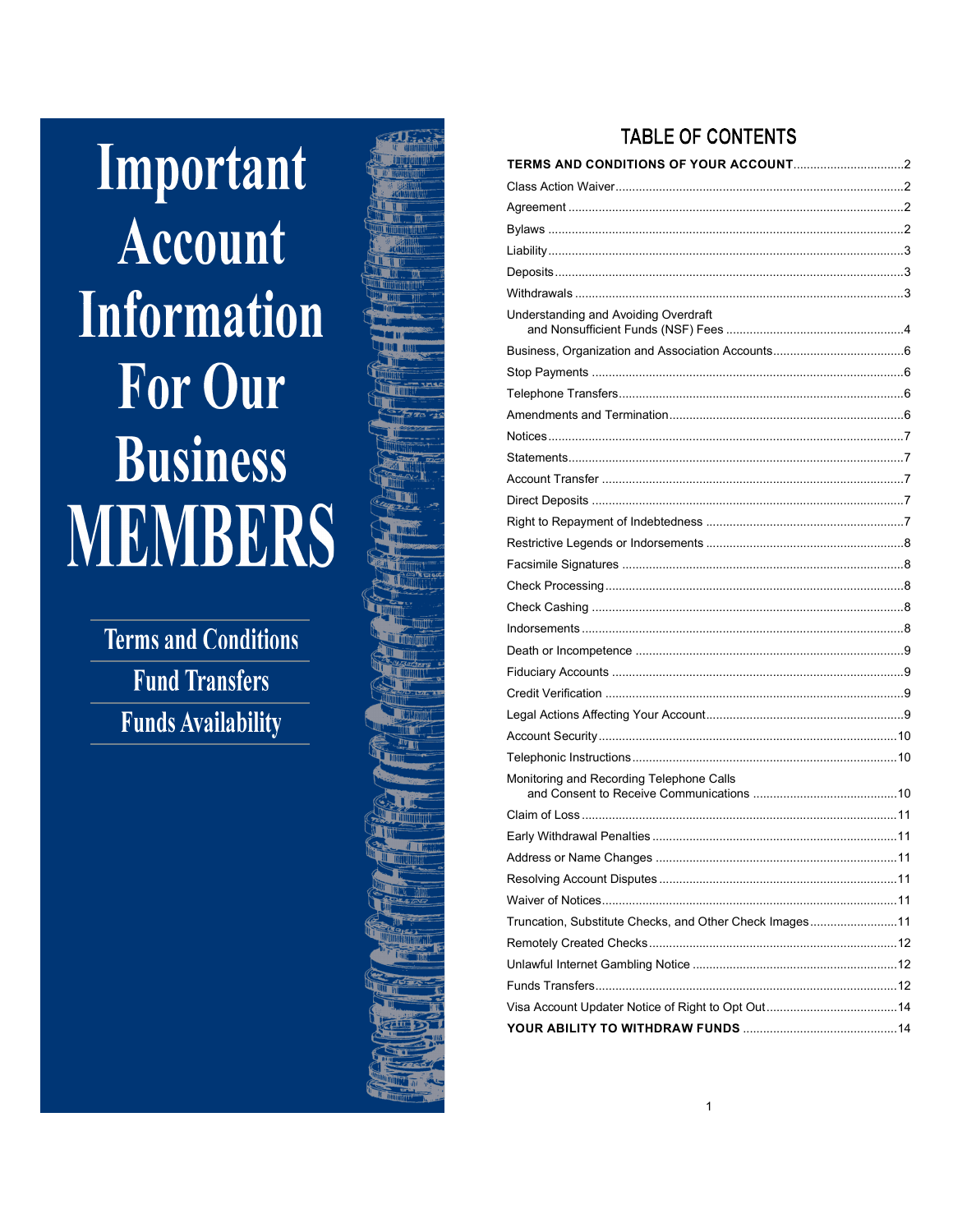## **TERMS AND CONDITIONS** OF YOUR ACCOUNT

CLASS ACTION WAIVER - Where permitted under applicable law, you and Bellco agree that each may bring claims against the other only in your or its individual capacity and not as a plaintiff or class member in any purported CLASS ACTIÓN LAWSUIT, CLASS-WIDE ARBITRATION, OR OTHER REPRESENTATIVE ACTION OR AGGREGATE PROCEEDING. Unless both you and Bellco agree, no arbitrator or judge may consolidate more than one person's claims or otherwise preside over any form of CLASS ACTION LAWSUIT, CLASS-WIDE ARBITRATION, OR OTHER REPRESENTATIVE ACTION OR AGGREGATE PROCEEDING. YOU AGREE THAT THE ABOVE CLASS ACTION WAIVER IS IN THE BEST INTEREST OF THE CREDIT UNION MEMBERSHIP AND YOU AS A MEMBER.

THE PARTIES AGREE TO WAIVE, TO THE FULLEST EXTENT PERMITTED BY LAW, ALL RIGHTS TO TRIAL BY JURY IN ANY ACTION, PROCEEDING OR COUNTERCLAIM BROUGHT BY OR ON BEHALF OF EITHER PARTY WITH RESPECT TO ANY MATTER WHATSOEVER RELATING TO OR ARISING OUT OF THE SUBJECT MATTER OF THIS AGREEMENT.

AGREEMENT - This document, along with any other documents we give you pertaining to your account(s), is a contract that establishes rules which control your account(s) with us. Please read this carefully and retain it for future reference. If you sign the signature card or open or continue to use the account, you agree to these rules. You will receive a separate schedule of rates, qualifying balances, and fees if they are not included in this document. If you have any questions, please call us at 1-800-BELLCO-1 or 303-689-7800.

This agreement is subject to applicable federal laws, the laws of the state of Colorado and other applicable rules such as the operating letters of the Federal Reserve Banks and payment processing system rules (except to the extent that this agreement can and does vary such rules or laws). The body of state and federal law that governs our relationship with you, however, is too large and complex to be reproduced here. The purpose of this document is to:

- (1) summarize some laws that apply to common transactions;
- (2) establish rules to cover transactions or events which the law does not regulate;
- (3) establish rules for certain transactions or events which the law regulates but permits variation by agreement; and
- (4) give you disclosures of some of our policies to which you may be entitled or in which you may be interested.

If any provision of this document is found to be unenforceable according to its terms, all remaining provisions will continue in full force and effect. We may permit some variations from our standard agreement, but we must agree to any variation in writing either on the signature card for your account or in some other document. Nothing in this document is intended to vary our duty to act in good faith and with ordinary care when required by law.

As used in this document the words "we," "our," and "us" mean the financial institution and the words "you" and "your" mean the account holder(s) and anyone else with the authority to deposit, withdraw, or exercise control over the funds in the account. However, this agreement does not intend, and the terms "you" and "your" should not be interpreted, to expand an individual's responsibility for an organization's liability. If this account is owned by a corporation, partnership or other organization, individual liability is determined by the laws generally applicable to that type of organization. The headings in this document are for convenience or reference only and will not govern the interpretation of the provisions. Unless it would be inconsistent to do so, words and phrases used in this document should be construed so the singular includes the plural and the plural includes the singular.

Bellco can restrict access to your funds in times of emergencies (e.g., disasters, pandemics, etc.) to a reasonable amount determined by Bellco in its sole discretion for the benefit of its membership.

BYLAWS - Our bylaws, which we may amend from time to time, establish basic rules about our credit union policies and operations which affect your account and membership. You may obtain a copy of the bylaws on request. Our right to require you to give us notice of your intention to withdraw funds from your account is described in the bylaws. Unless we have agreed

otherwise, you are not entitled to receive any original item after it is paid, although you may request that we send you an item(s) or a copy of an item(s). Dividends are based on current earnings and available earnings of the credit union, after providing for required reserves.

LIABILITY - You agree, for yourself (and the person or entity you represent if you sign as a representative of another) to the terms of this account and the schedule of charges. You authorize us to deduct these charges, without notice to you, directly from the account balance as accrued. You will pay any additional reasonable charges for services you request which are not covered by this agreement.

Each of you also agrees to be jointly and severally (individually) liable for any account shortage resulting from charges or overdrafts, whether caused by you or another with access to this account. This liability is due immediately, and we can deduct any amounts deposited into the account and apply those amounts to the shortage. You have no right to defer payment of this liability, and you are liable regardless of whether you signed the item or benefited from the charge or overdraft.

You will be liable for our costs as well as for our reasonable attorneys' fees, to the extent permitted by law, whether incurred as a result of collection or in any other dispute involving your account. This includes, but is not limited to, disputes between you and another joint owner; you and an authorized signer or similar party; or a third party claiming an interest in your account. This also includes any action that you or a third party takes regarding the account that causes us, in good faith, to seek the advice of an attorney, whether or not we become involved in the dispute. All costs and attorneys' fees can be deducted from your account when they are incurred, without notice to you.

#### DEPOSITS -

Generally - We will give only provisional credit until collection is final for any items, other than cash, we accept for deposit (including items drawn "on us"). Before settlement of any item becomes final, we act only as your agent, regardless of the form of indorsement or lack of indorsement on the item and even though we provide you provisional credit for the item. We may reverse any provisional credit for items that are lost, stolen, or returned. Unless prohibited by law, we also reserve the right to charge back to your account the amount of any item deposited to your account or cashed for you which was initially paid by the payor bank and which is later returned to us due to an allegedly forged, unauthorized or missing indorsement, claim of alteration, encoding error, counterfeit cashier's check or other problem which in our judgment justifies reversal of credit. You authorize us to attempt to collect previously returned items without giving you notice, and in attempting to collect we may permit the payor bank to hold an item beyond the midnight deadline. Actual credit for deposits of, or payable in, foreign currency will be at the exchange rate in effect on final collection in U.S. dollars. We are not responsible for transactions by mail or outside depository until we actually record them. If you deliver a deposit to us and you will not be present when the deposit is counted, you must provide us an itemized list of the deposit (deposit slip). To process the deposit, we will verify and record the deposit, and credit the deposit to the account. If there are any discrepancies between the amounts shown on the itemized list of the deposit and the amount we determine to be the actual deposit, we will notify you of the discrepancy. You will be entitled to credit only for the actual deposit as determined by us, regardless of what is stated on the itemized deposit slip. We will treat and record all transactions received after our "daily cutoff time" on a business day we are open, or received on a day we are not open for business, as if initiated on the next business day that we are open. At our option, we may take an item for collection rather than for deposit. If we accept a third-party check or draft for deposit, we may require any third-party indorsers to verify or guarantee their indorsements, or indorse in our presence.

Remote and Mobile Deposits - If a member makes a remote or mobile deposit, the funds are available immediately up to \$1,500.00. The remaining funds should be available the next business day. In certain cases, extended holds may be placed on the deposit. All mobile deposits require a restrictive indorsement on the back stating "For mobile deposit only at Bellco Credit Union." If the mobile deposit does not contain this indorsement, Bellco, at its discretion, may return the item.

#### WITHDRAWALS -

Generally - Any of you, acting alone, who signs to open the account or has authority to make withdrawals may withdraw or transfer all or any part of the account balance at any time. Each of you (until we receive written notice to the contrary) authorizes each other person who signs or has authority to make withdrawals to indorse any item payable to you or your order for deposit to this account or any other transaction with us.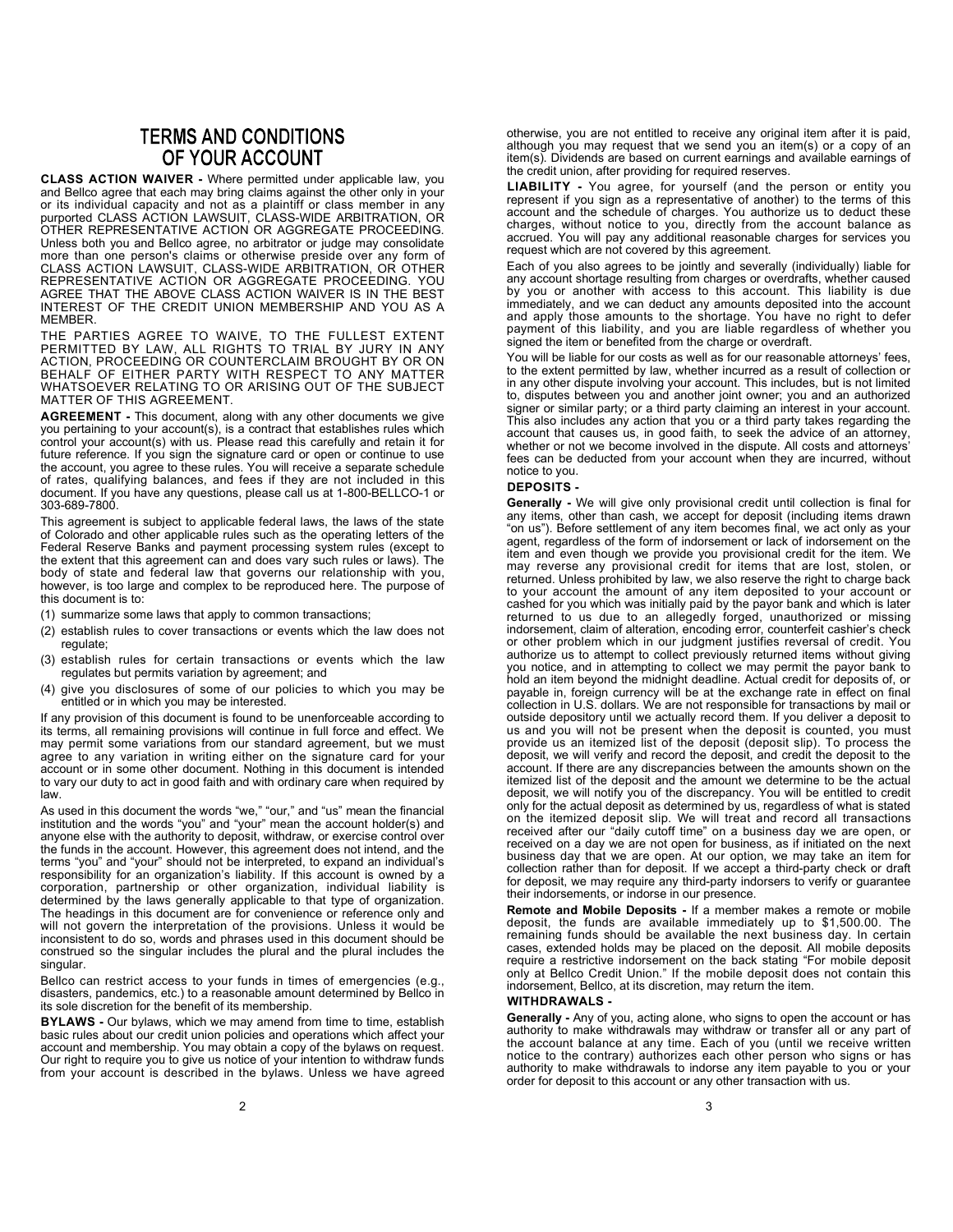Postdated checks - A postdated check is one which bears a date later than the date on which the check is written. We may properly pay and charge your account for a postdated check even though payment was made before the date of the check, unless we have received written notice of the postdating in time to have a reasonable opportunity to act. Because we process checks mechanically, your notice will not be effective and we will not be liable for failing to honor your notice unless it precisely identifies the number, date, amount and payee of the item.

Checks and withdrawal rules - If you do not purchase your check blanks from us, you must be certain that we approve the check blanks you purchase. We may refuse any withdrawal or transfer request which you attempt on forms not approved by us or by any method we do not specifically permit. We may refuse any withdrawal or transfer request which is greater in number than the frequency permitted by our policy, or which is for an amount greater or less than any withdrawal limitations. We will use the date the transaction is completed by us (as opposed to the date you initiate it) to apply any frequency limitations. In addition, we may place limitations on the account until your identity is verified.

Even if we honor a nonconforming request, we are not required to do so later. If you violate the stated transaction limitations (if any), in our discretion we may close your account or reclassify your account as another type of account. If we reclassify your account, your account will be subject to the fees and earnings rules of the new account classification.

If we are presented with an item drawn against your account that would be a "substitute check," as defined by law, but for an error or defect in the item introduced in the substitute check creation process, you agree that we may pay such item.

Based on your relationship with your family members, friends and/or employees, you agree that if a family member, friend or employee conducts a transaction on your account or through a related service we have provided you, including but not limited to writing checks drawn on your accounts payable to any person or organization, you authorize the transaction (e.g., check), and agree that you will take responsibility for and address the matter to recover any loss for the transaction with the family member, friend or employee. You understand and agree that you, like each member of our credit union, are in the best position to control, prevent and subsequently address the transaction with your family member, friend or employee, rather than imposing the expense of resolving the matter on all members of the credit union. Bellco reserves the right to require you to give us written notice of your intent to make a withdrawal from any deposit account (except a checking account), and such notice must be provided to us not less than seven days before such withdrawal.

Cash withdrawals - We recommend you take care when making large cash withdrawals because carrying large amounts of cash may pose a danger to your personal safety. As an alternative to making a large cash withdrawal, you may want to consider a cashier's check or similar instrument. You assume full responsibility of any loss in the event the cash you withdraw is lost, stolen, or destroyed. You agree to hold us harmless from any loss you incur as a result of your decision to withdraw funds in the form of cash.

Multiple signatures, electronic check conversion, and similar transactions - An electronic check conversion transaction is a transaction where a check or similar item is converted into an electronic fund transfer as defined in the Electronic Fund Transfers regulation. In these types of transactions the check or similar item is either removed from circulation (truncated) or given back to you. As a result, we have no or limited opportunity to examine signatures due to the volume of checks we process on a regular basis, you waive any requirement of multiple signatures.

#### UNDERSTANDING AND AVOIDING OVERDRAFT AND NONSUFFICIENT FUNDS (NSF) FEES -

Generally - The information in this section is being provided to help you understand what happens if your account is overdrawn. Understanding the concepts of overdrafts and nonsufficient funds (NSF) is important and can help you avoid being assessed fees or charges. This section also provides contractual terms relating to overdrafts and NSF transactions.

An overdrawn account will typically result in you being charged an overdraft fee or an NSF fee. Generally, an overdraft occurs when there is not enough money in your account to pay for a transaction, but we pay (or cover) the transaction anyway. An NSF transaction is slightly different. In an NSF transaction, we do not cover the transaction. Instead, the transaction is rejected and the item or requested payment is returned. In either situation, we can charge you a fee. Your account becomes overdrawn at the time we pay the transaction and NOT when a transaction is authorized.

Determining your account balance - We DO NOT use the "available balance" method to determine whether your account is overdrawn, that is, whether there is enough money in your account to pay for a transaction. We use the "actual balance" method to determine whether your account is overdrawn. Importantly, your "available" balance may not be the same as your account's "actual" balance.

Your account's actual balance (sometimes called the ledger balance) includes transactions that have settled up to that point in time, that is, transactions (deposits and payments) that have posted to your account, and some holds placed on your account for funds that have not yet cleared (e.g., check deposit holds). The actual balance does not include certain outstanding transactions (such as checks you have written but that have not yet cleared and electronic transactions that have been authorized but which are still pending). These types of pending transactions are only reflected in your actual balance at the time we pay the transaction. The balance on your periodic statement is the ledger balance for your account as of the statement date.

Overdrafts - You understand that we may, at our discretion, honor withdrawal requests that overdraw your account. However, the fact that we may honor withdrawal requests that overdraw the account balance does not obligate us to do so later. So you can NOT rely on us to pay overdrafts on your account regardless of how frequently or under what circumstances we have paid overdrafts on your account in the past. We can change our practice of paying, or not paying, discretionary overdrafts on your account without notice to you. You can ask us if we have other account services that might be available to you where we commit to paying overdrafts under certain circumstances, such as an overdraft protection line-of-credit or a plan to sweep funds from another account you have with us. You agree that we may charge fees for overdrafts. For consumer accounts, we will not charge fees for overdrafts caused by ATM withdrawals or one-time debit card transactions if you have not opted-in to that service. We may use subsequent deposits, including direct deposits of social security or other government benefits, to cover such overdrafts and overdraft fees.

Nonsufficient funds (NSF) fees - If an item drafted by you (such as a check) or a transaction you set up (such as a preauthorized transfer) is presented for payment in an amount that is more than the amount of money in your account, and we decide not to pay the item or transaction, you agree that we can charge you an NSF fee for returning the payment. Be aware that such an item or payment may be presented multiple times and that we do not monitor or control the number of times a transaction is presented for payment. You agree that we may charge you an NSF fee each time a payment is presented if the amount of money in your account is not sufficient to cover the payment, regardless of the number of times the payment is presented.

Payment types - Some, but not necessarily all, of the ways you can access the funds in your account include debit card transactions, automated clearing house (ACH) transactions, and check transactions. All these payment types can use different processing systems and some may take more or less time to post. This information is important for a number of reasons. For example, keeping track of the checks you write and the timing of the preauthorized payments you set up will help you to know what other transactions might still post against your account. For information about how and when we process these different payment types, see the "Payment order of items" subsection below.

Balance information - Keeping track of your balance is important. You can review your balance in a number of ways including reviewing your periodic statement, reviewing your balance online, accessing your account information by phone, or coming into one of our branches.

Funds availability - Knowing when funds you deposit will be made available for withdrawal is another important concept that can help you avoid being assessed fees or charges. Please see our funds availability disclosure for information on when different types of deposits will be made available for withdrawal. For those accounts to which our funds availability policy disclosure does not apply, you can ask us when you make a deposit when those funds will be available for withdrawal. An item may be returned after the funds from the deposit of that item are made available for withdrawal. In that case, we will reverse the credit of the item. We may determine the amount of available funds in your account for the purpose of deciding whether to return an item for insufficient funds at any time between the times we receive the item and when we return the item or send a notice in lieu of return. We need only make one determination, but if we choose to make a subsequent determination, the account balance at the subsequent time will determine whether there are insufficient available funds.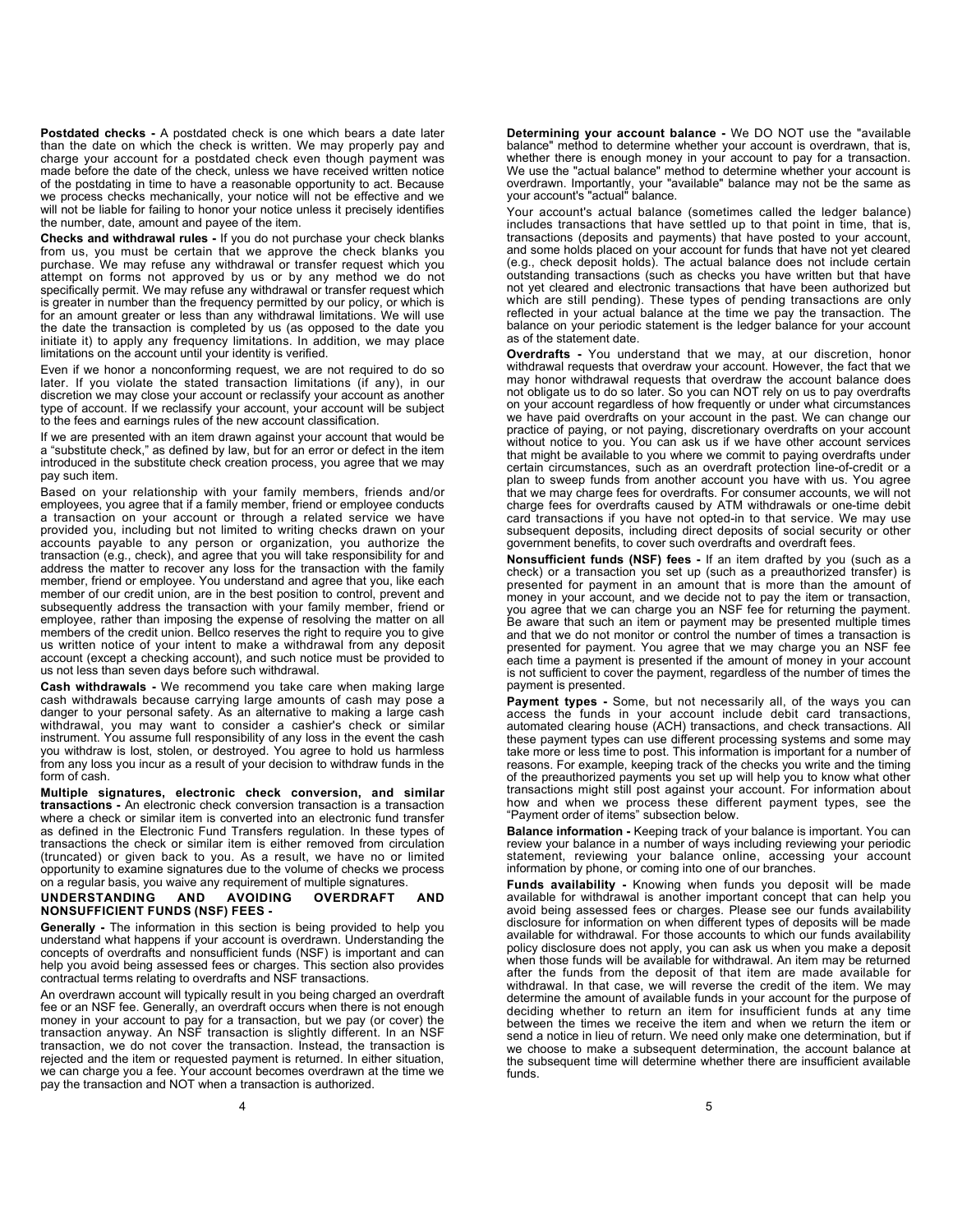Payment order of items - The order in which items are paid is important if there is not enough money in your account to pay all of the items that are presented. The payment order can affect the number of items overdrawn or returned unpaid and the amount of the fees you may have to pay. To assist you in managing your account, we are providing you with the following information regarding how we process those items.

Our policy is to process checks as they are received on the day they are processed. We process ACH credits first followed by ACH debits on the day they are processed.

If a check, item or transaction is presented without sufficient funds in your account to pay it, you will be charged an NSF or overdraft fee according to our NSF or overdraft fee policy. We will not charge you a fee for paying an overdraft of an ATM or one-time debit card transaction if this is a consumer account and you have not opted-in to that service. The amounts of the overdraft and NSF fees are disclosed elsewhere, as are your rights to opt in to overdraft services for ATM and one-time debit card transactions, if applicable. We encourage you to make careful records and practice good account management. This will help you to avoid creating items without sufficient funds and potentially incurring the resulting fees.

BUSINESS, ORGANIZATION AND ASSOCIATION ACCOUNTS - Earnings in the form of interest, dividends, or credits will be paid only on collected funds, unless otherwise provided by law or our policy. You represent that you have the authority to open and conduct business on this account on behalf of the entity. We may require the governing body of the entity opening the account to give us a separate authorization telling us who is authorized to act on its behalf. We will honor the authorization until we actually receive written notice of a change from the governing body of the entity.

**STOP PAYMENTS - The rules in this section cover stopping payment of** items such as checks and drafts. Rules for stopping payment of other types of transfers of funds, such as consumer electronic fund transfers, may be established by law or our policy. If we have not disclosed these rules to you elsewhere, you may ask us about those rules.

We may accept an order to stop payment on any item from any one of you. You must make any stop-payment order in the manner required by law and we must receive it in time to give us a reasonable opportunity to act on it before our stop-payment cutoff time. Because stop-payment orders are handled by computers, to be effective, your stop-payment order must precisely identify the number, date, and amount of the item, and the payee. You may stop payment on any item drawn on your account whether you sign the item or not. Generally, if your stop-payment order is given to us in writing or verbally it is effective for six months. Your order will lapse after that time if you do not renew the order in writing before the end of the sixmonth period. We are not obligated to notify you when a stop-payment order expires.

If you stop payment on an item and we incur any damages or expenses because of the stop payment, you agree to indemnify us for those damages or expenses, including attorneys' fees. You assign to us all rights against the payee or any other holder of the item. You agree to cooperate with us in any legal actions that we may take against such persons. You should be aware that anyone holding the item may be entitled to enforce payment against you despite the stop-payment order.

Our stop-payment cutoff time is one hour prior to us receiving the item. Additional limitations on our obligation to stop payment are provided by law (e.g., we paid the item in cash or we certified the item).

TELEPHONE TRANSFERS - A telephone transfer of funds from this account to another account with us, if otherwise arranged for or permitted, may be made by the same persons and under the same conditions generally applicable to withdrawals made in writing. Limitations on the number of telephonic transfers from a savings account, if any, are described elsewhere.

AMENDMENTS AND TERMINATION - We may change our bylaws and any term of this agreement. Rules governing changes in rates are provided separately in the Truth-in-Savings disclosure or in another document. For other changes we will give you reasonable notice in writing or by any other method permitted by law. We may close this account if your membership in the credit union terminates, or by giving reasonable notice to you and tender of the account balance personally or by mail. Items presented for payment after the account is closed may be dishonored. When you close your account, you are responsible for leaving enough money in the account to cover any outstanding items and charges to be paid from the account. Reasonable notice depends on the circumstances, and in some cases such as when we cannot verify your identity or we suspect fraud, it might be

reasonable for us to give you notice after the change or account closure becomes effective. For instance, if we suspect fraudulent activity with respect to your account, we might immediately freeze or close your account and then give you notice. At our option, we may suspend your rights to member services if you violate the terms of this agreement, if you fail to cover any overdrafts, or default on any debt owed to us. If we have notified you of a change in any term of your account and you continue to have your account after the effective date of the change, you have agreed to the new term(s).

NOTICES - Any written notice you give us is effective when we actually receive it, and it must be given to us according to the specific delivery instructions provided elsewhere, if any. We must receive it in time to have a reasonable opportunity to act on it. If the notice is regarding a check or other item, you must give us sufficient information to be able to identify the check or item, including the precise check or item number, amount, date and payee. Written notice we give you is effective when it is deposited in the United States Mail with proper postage and addressed to your mailing address we have on file. Notice to any of you is notice to all of you.

STATEMENTS - Your duty to report unauthorized signatures, alterations and forgeries - You must examine your statement of account with "reasonable promptness." If you discover (or reasonably should have discovered) any unauthorized signatures or alterations, you must promptly notify us of the relevant facts. As between you and us, if you fail to do either of these duties, you will have to either share the loss with us, or bear the loss entirely yourself (depending on whether we used ordinary care and, if not, whether we contributed to the loss). The loss could be not only with respect to items on the statement but other items with unauthorized signatures or alterations by the same wrongdoer.

You agree that the time you have to examine your statement and report to us will depend on the circumstances, but will not, in any circumstance, exceed a total of 30 days from when the statement is first sent or made available to you.

You further agree that if you fail to report any unauthorized signatures, alterations or forgeries in your account within 60 days of when we first send or make the statement available, you cannot assert a claim against us on any items in that statement, and as between you and us the loss will be entirely yours. This 60-day limitation is without regard to whether we used ordinary care. The limitation in this paragraph is in addition to that contained in the first paragraph of this section.

Your duty to report other errors or problems - In addition to your duty to review your statements for unauthorized signatures, alterations and forgeries, you agree to examine your statement with reasonable promptness for any other error or problem - such as an encoding error or an unexpected deposit amount. Also, if you receive or we make available either your items or images of your items, you must examine them for any unauthorized or missing indorsements or any other problems. You agree that the time you have to examine your statement and items and report to us will depend on the circumstances. However, this time period shall not exceed 60 days. Failure to examine your statement and items and report any errors to us within 60 days of when we first send or make the statement available precludes you from asserting a claim against us for any errors on items identified in that statement and as between you and us the loss will be entirely yours.

Duty to notify if statement not received - You agree to immediately notify us if you do not receive your statement by the date you normally expect to receive it. Not receiving your statement in a timely manner is a sign that there may be an issue with your account, such as possible fraud or identity theft.

ACCOUNT TRANSFER - This account may not be transferred or assigned without our prior written consent.

DIRECT DEPOSITS - If we are required for any reason to reimburse the federal government for all or any portion of a benefit payment that was directly deposited into your account, you authorize us to deduct the amount of our liability to the federal government from the account or from any other account you have with us, without prior notice and at any time, except as prohibited by law. We may also use any other legal remedy to recover the amount of our liability.

RIGHT TO REPAYMENT OF INDEBTEDNESS - You each agree that we may (without prior notice and when permitted by law) charge against and deduct from this account any due and payable debt any of you owe us now or in the future. If this account is owned by one or more of you as individuals, we may set off any funds in the account against a due and payable debt a partnership owes us now or in the future, to the extent of your liability as a partner for the partnership debt. If your debt arises from a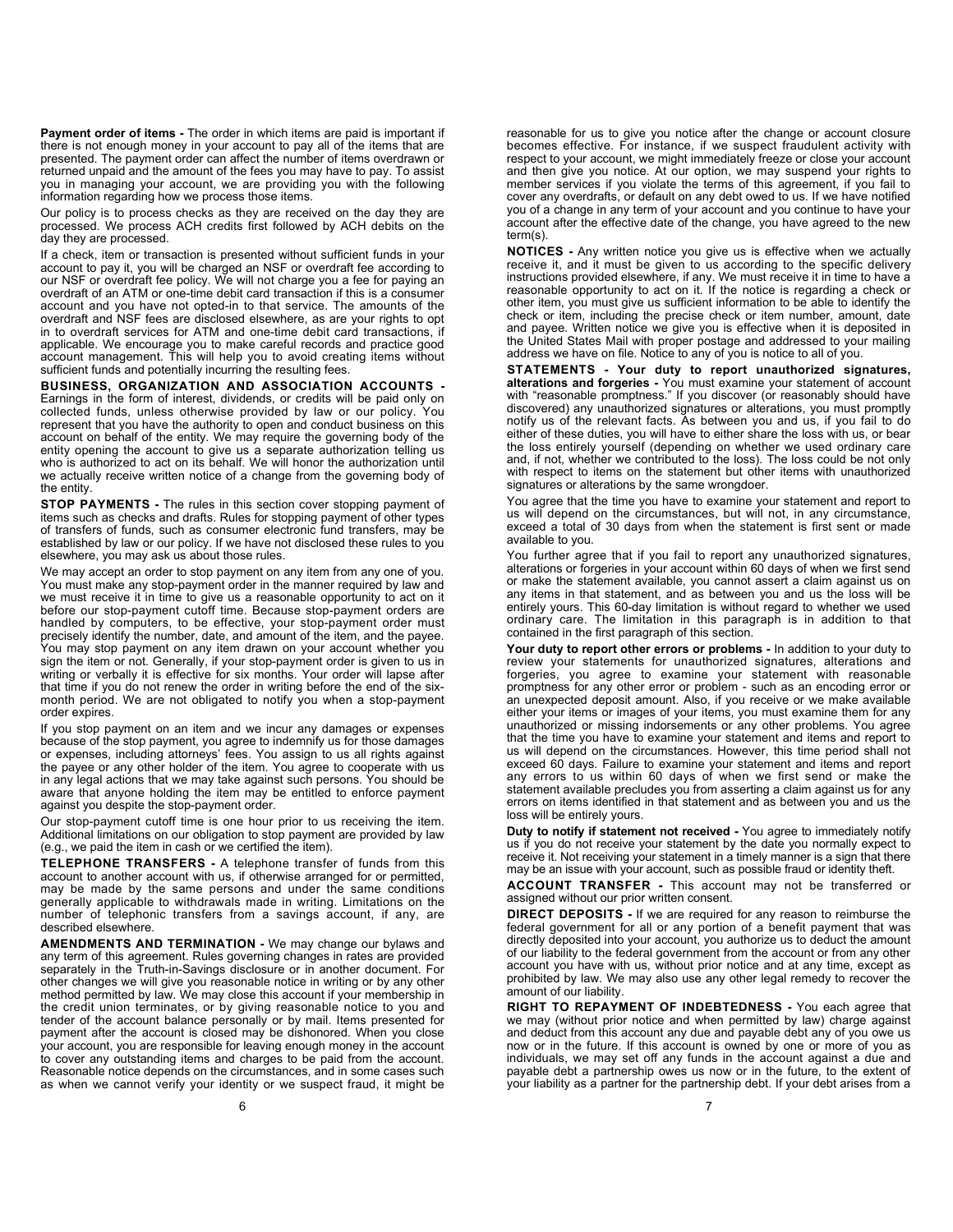promissory note, then the amount of the due and payable debt will be the full amount we have demanded, as entitled under the terms of the note, and this amount may include any portion of the balance for which we have properly accelerated the due date

In addition to these contract rights, we may also have rights under a "statutory lien." A "lien" on property is a creditor's right to obtain ownership of the property in the event a debtor defaults on a debt. A "statutory lien" is one created by federal or state statute. If federal or state law provides us with a statutory lien, then we are authorized to apply, without prior notice, your shares and dividends to any debt you owe us, in accord with the statutory lien.

Neither our contract rights nor rights under a statutory lien apply to this account if prohibited by law. For example, neither our contract rights nor rights under a statutory lien apply to this account if: (a) it is an Individual Retirement Account or similar tax-deferred account, or (b) the debt is created by a consumer credit transaction under a credit card plan (but this does not affect our rights under any consensual security interest), or (c) the debtor's right of withdrawal arises only in a representative capacity. We will not be liable for the dishonor of any check or draft when the dishonor occurs because we charge and deduct an amount you owe us from your account. You agree to hold us harmless from any claim arising as a result of our exercise of our right to repayment.

RESTRICTIVE LEGENDS OR INDORSEMENTS - The automated processing of the large volume of checks we receive prevents us from inspecting or looking for restrictive legends, restrictive indorsements or other special instructions on every check. For this reason, we are not required to honor any restrictive legend or indorsement or other special instruction placed on checks you write unless we have agreed in writing to the restriction or instruction. Unless we have agreed in writing, we are not responsible for any losses, claims, damages, or expenses that result from your placement of these restrictions or instructions on your checks. Examples of restrictive legends placed on checks are "must be presented within 90 days" or "not valid for more than \$1,000.00." The payee's signature accompanied by the words "for deposit only" is an example of a restrictive indorsement.

FACSIMILE SIGNATURES - Unless you make advance arrangements with us, we have no obligation to honor facsimile signatures on your checks or other orders. If we do agree to honor items containing facsimile signatures, you authorize us, at any time, to charge you for all checks, drafts, or other orders, for the payment of money, that are drawn on us. You give us this authority regardless of by whom or by what means the facsimile signature(s) may have been affixed so long as they resemble the facsimile signature specimen filed with us, and contain the required number of signatures for this purpose. You must notify us at once if you suspect that your facsimile signature is being or has been misused.

CHECK PROCESSING - We process items mechanically by relying solely on the information encoded in magnetic ink along the bottom of the items. This means that we do not individually examine all of your items to determine if the item is properly completed, signed and indorsed or to determine if it contains any information other than what is encoded in magnetic ink. You agree that we have exercised ordinary care if our automated processing is consistent with general banking practice, even though we do not inspect each item. Because we do not inspect each item, if you write a check to multiple payees, we can properly pay the check regardless of the number of indorsements unless you notify us in writing that the check requires multiple indorsements. We must receive the notice in time for us to have a reasonable opportunity to act on it, and you must tell us the precise date of the check, amount, check number and payee. We are not responsible for any unauthorized signature or alteration that would not be identified by a reasonable inspection of the item. Using an automated process helps us keep costs down for you and all account holders.

CHECK CASHING - We may charge a fee for anyone that does not have an account with us who is cashing a check, draft or other instrument written on your account. We may also require reasonable identification to cash such a check, draft or other instrument. We can decide what identification is reasonable under the circumstances and such identification may be documentary or physical and may include collecting a thumbprint or fingerprint.

INDORSEMENTS - We may accept for deposit any item payable to you or your order, even if they are not indorsed by you. We may give cash back to any one of you. We may supply any missing indorsement(s) for any item we accept for deposit or collection, and you warrant that all indorsements are genuine.

To ensure that your check or share draft is processed without delay, you must indorse it (sign it on the back) in a specific area. Your entire indorsement (whether a signature or a stamp) along with any other indorsement information (e.g. additional indorsements, ID information, driver's license number, etc.) must fall within 1<sup>1</sup>/<sub>2</sub>" of the "trailing edge" of a check. Indorsements must be made in blue or black ink, so that they are readable by automated check processing equipment.

As you look at the front of a check, the "trailing edge" is the left edge. When you flip the check over, be sure to keep all indorsement information within 1 1 /2" of that edge.



**BACK OF CHECK** 

It is important that you confine the indorsement information to this area since the remaining blank space will be used by others in the processing of the check to place additional needed indorsements and information. You agree that you will indemnify, defend, and hold us harmless for any loss, liability, damage or expense that occurs because your indorsement, another indorsement or information you have printed on the back of the check obscures our indorsement.

These indorsement guidelines apply to both personal and business checks. **DEATH OR INCOMPETENCE -** You agree to notify us promptly if any person with a right to withdraw funds from your account(s) dies or is

adjudicated (determined by the appropriate official) incompetent. We may continue to honor your checks, items, and instructions until: (a) we know of your death or adjudication of incompetence, and (b) we have had a reasonable opportunity to act on that knowledge. You agree that we may pay or certify checks drawn on or before the date of death or adjudication of incompetence for up to ten (10) days after your death or adjudication of incompetence unless ordered to stop payment by someone claiming an interest in the account.

FIDUCIARY ACCOUNTS - Accounts may be opened by a person acting in a fiduciary capacity. A fiduciary is someone who is appointed to act on behalf of and for the benefit of another. We are not responsible for the actions of a fiduciary, including the misuse of funds. This account may be opened and maintained by a person or persons named as a trustee under a written trust agreement, or as executors, administrators, or conservators under court orders. You understand that by merely opening such an account, we are not acting in the capacity of a trustee in connection with the trust nor do we undertake any obligation to monitor or enforce the terms of the trust or letters.

CREDIT VERIFICATION - You agree that we may verify credit and employment history by any necessary means, including preparation of a credit report by a credit reporting agency.

LEGAL ACTIONS AFFECTING YOUR ACCOUNT - If we are served with a subpoena, restraining order, writ of attachment or execution, levy, garnishment, search warrant, or similar order relating to your account (termed "legal action" in this section), we will comply with that legal action. Or, in our discretion, we may freeze the assets in the account and not allow any payments out of the account until a final court determination regarding the legal action. We may do these things even if the legal action involves less than all of you. In these cases, we will not have any liability to you if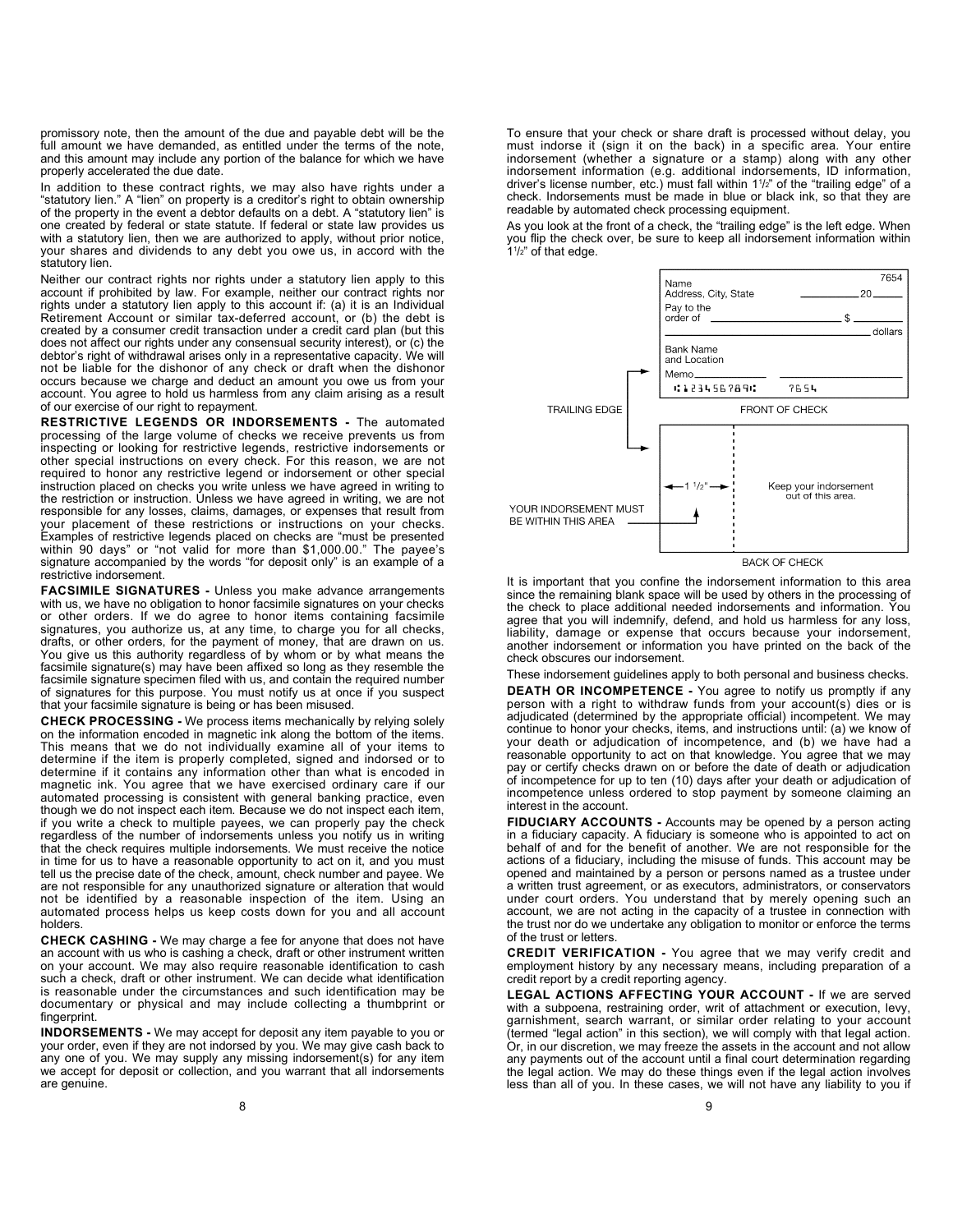there are insufficient funds to pay your items because we have withdrawn funds from your account or in any way restricted access to your funds in accordance with the legal action. Any fees or expenses we incur in responding to any legal action (including, without limitation, attorneys' fees and our internal expenses) may be charged against your account. The list of fees applicable to your account(s) provided elsewhere may specify additional fees that we may charge for certain legal actions.

### ACCOUNT SECURITY -

Duty to protect account information and methods of access - It is your responsibility to protect the account numbers and electronic access devices (e.g., an ATM card) we provide you for your account(s). Do not discuss, compare, or share information about your account number(s) with anyone unless you are willing to give them full use of your money. An account number can be used by thieves to issue an electronic debit or to encode your number on a false demand draft which looks like and functions like an authorized check. If you furnish your access device and grant actual authority to make transfers to another person (a family member or coworker, for example) who then exceeds that authority, you are liable for the transfers unless we have been notified that transfers by that person are no longer authorized.

Your account number can also be used to electronically remove money from your account, and payment can be made from your account even though you did not contact us directly and order the payment.

You must also take precaution in safeguarding your blank checks. Notify us at once if you believe your checks have been lost or stolen. As between you and us, if you are negligent in safeguarding your checks, you must bear the loss entirely yourself or share the loss with us (we may have to share some of the loss if we failed to use ordinary care and if we substantially contributed to the loss).

Positive pay and other fraud prevention services - Except for consumer electronic fund transfers subject to Regulation E, you agree that if we offer you services appropriate for your account to help identify and limit fraud or other unauthorized transactions against your account, and you reject those services, you will be responsible for any fraudulent or unauthorized transactions which could have been prevented by the services we offered. You will not be responsible for such transactions if we acted in bad faith or to the extent our negligence contributed to the loss. Such services include positive pay or commercially reasonable security procedures. If we offered you a commercially reasonable security procedure which you reject, you agree that you are responsible for any payment order, whether authorized or not, that we accept in compliance with an alternative security procedure that you have selected. The positive pay service can help detect and prevent check fraud and is appropriate for account holders that issue: a high volume of checks, a lot of checks to the general public, or checks for large dollar amounts.

TELEPHONIC INSTRUCTIONS - Unless required by law or we have agreed otherwise in writing, we are not required to act upon instructions you give us via facsimile transmission or leave by voice mail or on a telephone answering machine.

MONITORING AND RECORDING TELEPHONE CALLS AND CONSENT TO RECEIVE COMMUNICATIONS - Subject to federal and state law, we may monitor or record phone calls for security reasons, to maintain a record and to ensure that you receive courteous and efficient service. You consent in advance to any such recording.

To provide you with the best possible service in our ongoing business relationship for your account we may need to contact you about your account from time to time by telephone, text messaging or email. However, we first obtain your consent to contact you about your account in compliance with applicable consumer protection provisions in the federal Telephone Consumer Protection Act of 1991 (TCPA), CAN-SPAM Act and their related federal regulations and orders issued by the Federal Communications Commission (FCC).

- Your consent is limited to your account, and as authorized by applicable law and regulations.
- Your consent is voluntary and not conditioned on the purchase of any product or service from us.

With the above understandings, you authorize us to contact you regarding your account throughout its existence using any telephone numbers or email addresses that you have previously provided to us by virtue of an existing business relationship or that you may subsequently provide to us.

This consent is regardless of whether the number we use to contact you is assigned to a landline, a paging service, a cellular wireless service, a If necessary, you may change or remove any of the telephone numbers or email addresses at any time using any reasonable means to notify us.

CLAIM OF LOSS - The following rules do not apply to a transaction or claim related to a consumer electronic fund transfer governed by Regulation E (e.g., an everyday consumer debit card or ATM transaction). The error resolution procedures for consumer electronic fund transfers can be found in our initial Regulation E disclosure titled, "Electronic Fund Transfers." For other transactions or claims, if you claim a credit or refund because of a forgery, alteration, or any other unauthorized withdrawal, you agree to cooperate with us in the investigation of the loss, including giving us an affidavit containing whatever reasonable information we require concerning your account, the transaction, and the circumstances surrounding the loss. You will notify law enforcement authorities of any criminal act related to the claim of lost, missing, or stolen checks or unauthorized withdrawals. We will have a reasonable period of time to investigate the facts and circumstances surrounding any claim of loss. Unless we have acted in bad faith, we will not be liable for special or consequential damages, including loss of profits or opportunity, or for attorneys' fees incurred by you.

You agree that you will not waive any rights you have to recover your loss against anyone who is obligated to repay, insure, or otherwise reimburse you for your loss. You will pursue your rights or, at our option, assign them to us so that we may pursue them. Our liability will be reduced by the amount you recover or are entitled to recover from these other sources.

EARLY WITHDRAWAL PENALTIES (and involuntary withdrawals) - We may impose early withdrawal penalties on a withdrawal from a time or term share account even if you don't initiate the withdrawal. For instance, the early withdrawal penalty may be imposed if the withdrawal is caused by the enforcement of our right to repayment of indebtedness against funds in the account or as a result of an attachment or other legal process. We may close your account and impose the early withdrawal penalty on the entire account balance in the event of a partial early withdrawal. See your notice of penalty for early withdrawals for additional information.

ADDRESS OR NAME CHANGES - You are responsible for notifying us of any change in your address or your name. Unless we agree otherwise, change of address or name must be made in writing by at least one of the account holders. Informing us of your address or name change on a check reorder form is not sufficient. We will attempt to communicate with you only by use of the most recent address you have provided to us. If provided elsewhere, we may impose a service fee if we attempt to locate you.

RESOLVING ACCOUNT DISPUTES - We may place an administrative hold on the funds in your account (refuse payment or withdrawal of the funds) if it becomes subject to a claim adverse to (1) your own interest; (2) others claiming an interest as survivors or beneficiaries of your account; or (3) a claim arising by operation of law. The hold may be placed for such period of time as we believe reasonably necessary to allow a legal proceeding to determine the merits of the claim or until we receive evidence satisfactory to us that the dispute has been resolved. We will not be liable for any items that are dishonored as a consequence of placing a hold on funds in your account for these reasons.

WAIVER OF NOTICES - To the extent permitted by law, you waive any notice of non-payment, dishonor or protest regarding any items credited to or charged against your account. For example, if you deposit an item and it is returned unpaid or we receive a notice of nonpayment, we do not have to notify you unless required by federal Regulation CC or other law.

TRUNCATION, SUBSTITUTE CHECKS, AND OTHER CHECK IMAGES - If you truncate an original check and create a substitute check, or other paper or electronic image of the original check, you warrant that no one will be asked to make payment on the original check, a substitute check or any other electronic or paper image, if the payment obligation relating to the original check has already been paid. You also warrant that any substitute check you create conforms to the legal requirements and generally accepted specifications for substitute checks. You agree to retain the original check in conformance with our internal policy for retaining original checks. You agree to indemnify us for any loss we may incur as a result of any truncated check transaction you initiate. We can refuse to accept substitute checks that have not previously been warranted by a bank or other financial institution in conformance with the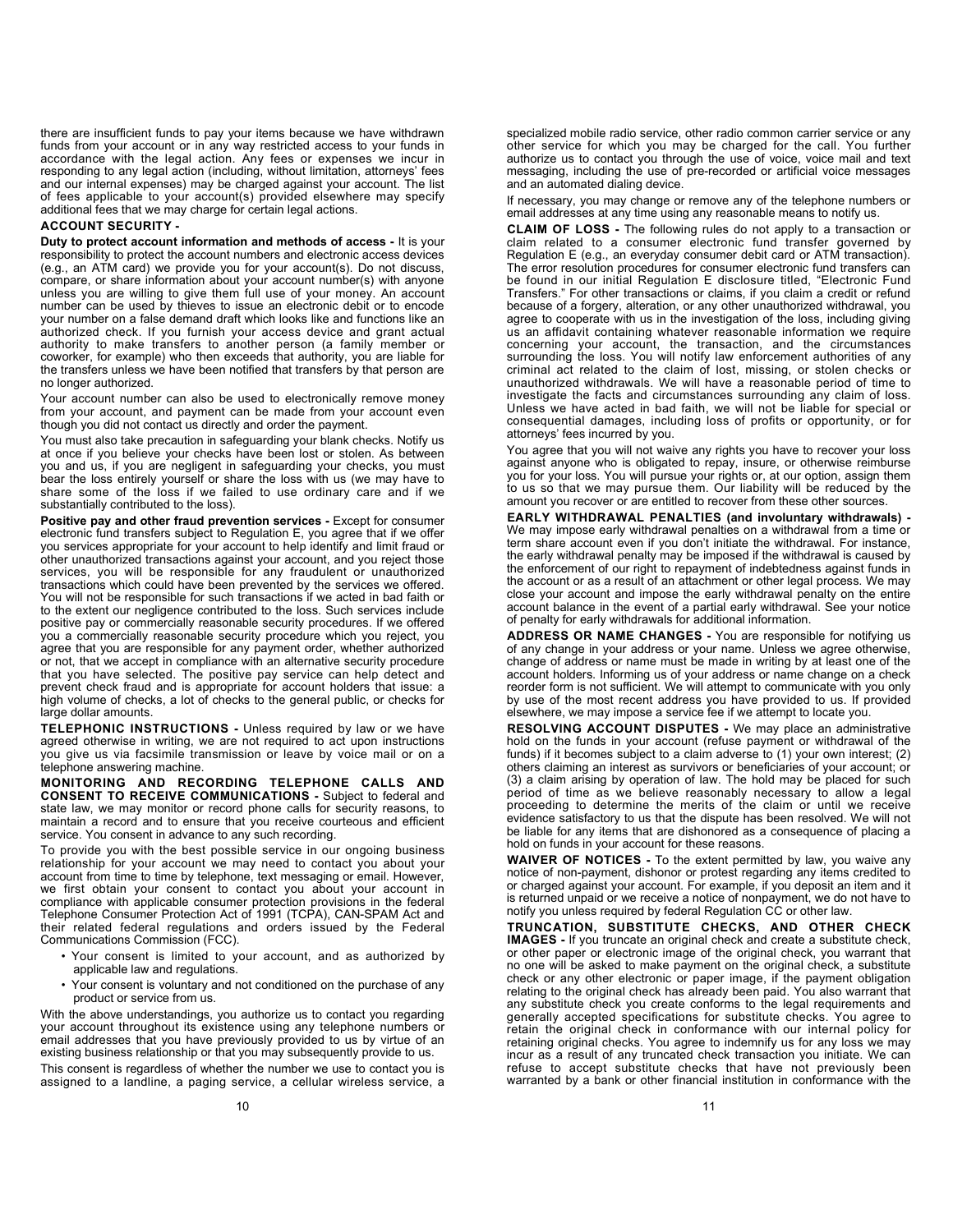Check 21 Act. Unless specifically stated in a separate agreement between you and us, we do not have to accept any other electronic or paper image of an original check.

REMOTELY CREATED CHECKS - Like any standard check or draft, a remotely created check (sometimes called a telecheck, preauthorized draft or demand draft) is a check or draft that can be used to withdraw money from an account. Unlike a typical check or draft, however, a remotely created check is not issued by the paying bank and does not contain the signature of the account owner (or a signature purported to be the signature of the account owner). In place of a signature, the check usually has a statement that the owner authorized the check or has the owner's name typed or printed on the signature line.

You warrant and agree to the following for every remotely created check we receive from you for deposit or collection: (1) you have received express and verifiable authorization to create the check in the amount and to the payee that appears on the check; (2) you will maintain proof of the authorization for at least 2 years from the date of the authorization, and supply us the proof if we ask; and (3) if a check is returned you owe us the amount of the check, regardless of when the check is returned. We may take funds from your account to pay the amount you owe us, and if there are insufficient funds in your account, you still owe us the remaining balance.

UNLAWFUL INTERNET GAMBLING NOTICE - Restricted transactions as defined in Federal Reserve Regulation GG are prohibited from being processed through this account or relationship. Restricted transactions generally include, but are not limited to, those in which credit, electronic fund transfers, checks, or drafts are knowingly accepted by gambling businesses in connection with the participation by others in unlawful Internet gambling.

FUNDS TRANSFERS - The terms used in this section have the meaning given to them in Article 4A of the Uniform Commercial Code - Funds Transfers (UCC 4A). This section will generally not apply to you if you are a consumer. However, even if you are a consumer, this section will apply to that part of any funds transfer that is conducted by Fedwire. This section is subject to UCC 4A as adopted in the state in which you have your deposit with us. This agreement is also subject to all clearing house association rules, rules of the Board of Governors of the Federal Reserve System and their operating circulars. If any part of this agreement is determined to be unenforceable, the rest of the agreement remains effective. This agreement controls funds transfers unless supplemented or amended in a separate written agreement signed by us. This agreement does not apply to a funds transfer if any part of the transfer is governed by the Electronic Fund Transfer Act of 1978 (EFTA), except this agreement does apply to a funds transfer that is a remittance transfer as defined in EFTA unless the remittance transfer is an electronic fund transfer as defined in EFTA.

Funds transfer - A funds transfer is the transaction or series of transactions that begin with the originator's payment order, made for the purpose of making payment to the beneficiary of the order. A funds transfer is completed by the acceptance by the beneficiary's bank of a payment order for the benefit of the beneficiary of the originator's order. You may give us a payment order orally, electronically, or in writing, but your order cannot state any condition to payment to the beneficiary other than the time of payment. Credit entries may be made by ACH.

Authorized account - An authorized account is a deposit or share account you have with us that you have designated as a source of payment of payment orders you issue to us. If you have not designated an authorized account, any account you have with us is an authorized account to the extent that payment of the payment order is not inconsistent with the use of the account.

Acceptance of your payment order - We are not obligated to accept any payment order that you give us, although we normally will accept your payment order if you have a withdrawable credit in an authorized account sufficient to cover the order. If we do not execute your payment order, but give you notice of our rejection of your payment order after the execution date or give you no notice, we are not liable to pay you as restitution any interest on a withdrawable credit in a non-interest-bearing account.

Cutoff time - If we do not receive your payment order or communication canceling or amending a payment order before our cutoff time on a funds transfer day for that type of order or communication, the order or communication will be deemed to be received at the opening of our next funds transfer business day.

Payment of your order - If we accept a payment order you give us, we may receive payment by automatically deducting from any authorized account the amount of the payment order plus the amount of any expenses and charges for our services in execution of your payment order. We are entitled to payment on the payment or execution date. Unless your payment order specifies otherwise, the payment or execution date is the funds transfer date we receive the payment order. The funds transfer is completed upon acceptance by the beneficiary's bank. Your obligation to pay your payment order is excused if the funds transfer is not completed, but you are still responsible to pay us any expenses and charges for our services. However, if you told us to route the funds transfer through an intermediate bank, and we are unable to obtain a refund because the intermediate bank that you designated has suspended payments, then you are still obligated to pay us for the payment order. You will not be entitled to interest on any refund you receive because the beneficiary's bank does not accept the payment order.

Security procedure - The authenticity of a payment order or communication canceling or amending a payment order issued in your name as sender may be verified by a security procedure. You affirm that you have no circumstances which are relevant to the determination of a commercially reasonable security procedure unless those circumstances are expressly contained in a separate writing signed by us. If you refuse a commercially reasonable security procedure that we have offered you, you agree that you will be bound by any payment order issued in your name, whether or not authorized, that we accept in good faith.

Duty to report unauthorized or erroneous payment - You must exercise ordinary care to determine that all payment orders or amendments to payment orders that we accept that are issued in your name are authorized, enforceable, in the correct amount, to the correct beneficiary, and not otherwise erroneous. If you discover (or with reasonable care should have discovered) an unauthorized, unenforceable, or erroneously executed payment order or amendment, you must exercise ordinary care to notify us of the relevant facts. The time you have to notify us will depend on the circumstances, but that time will not in any circumstance exceed 14 days from when you are notified of our acceptance or execution of the payment order or amendment or that your account was debited with respect to the order or amendment. If you do not provide us with timely notice you will not be entitled to interest on any refundable amount. If we can prove that you failed to perform either of these duties with respect to an erroneous payment and that we incurred a loss as a result of the failure, you are liable to us for the amount of the loss not exceeding the amount of your order.

Identifying number - If your payment order identifies an intermediate bank, beneficiary bank, or beneficiary by name and number, we and every receiving or beneficiary bank may rely upon the identifying number rather than the name to make payment, even if the number identifies an intermediate bank or person different than the bank or beneficiary identified by name. Neither we nor any receiving or beneficiary bank have any responsibility to determine whether the name and identifying number refer to the same financial institution or person.

Record of oral or telephone orders - You agree that we may, if we choose, record any oral or telephone payment order or communication of amendment or cancelation.

Notice of credit - If we receive a payment order to credit an account you have with us, we are not required to provide you with any notice of the payment order or the credit.

Provisional credit - You agree to be bound by the automated clearing house association operating rules that provide that payments made to you or originated by you by funds transfer through the automated clearing house system are provisional until final settlement is made through a Federal Reserve Bank or otherwise payment is made as provided in Article 4A-403(a) of the Uniform Commercial Code.

Refund of credit - You agree that if we do not receive payment of an amount credited to your account, we are entitled to a refund from you in the amount credited and the party originating such payment will not be considered to have paid the amount so credited.

Amendment of funds transfer agreement - From time to time we may amend any term of this agreement by giving you reasonable notice in writing. We may give notice to anyone who is authorized to send payment orders to us in your name, or to anyone who is authorized to accept service.

Cancelation or amendment of payment order - You may cancel or amend a payment order you give us only if we receive the communication of cancelation or amendment before our cutoff time and in time to have a reasonable opportunity to act on it before we accept the payment order. The communication of cancelation or amendment must be presented in conformity with the same security procedure that has been agreed to for payment orders.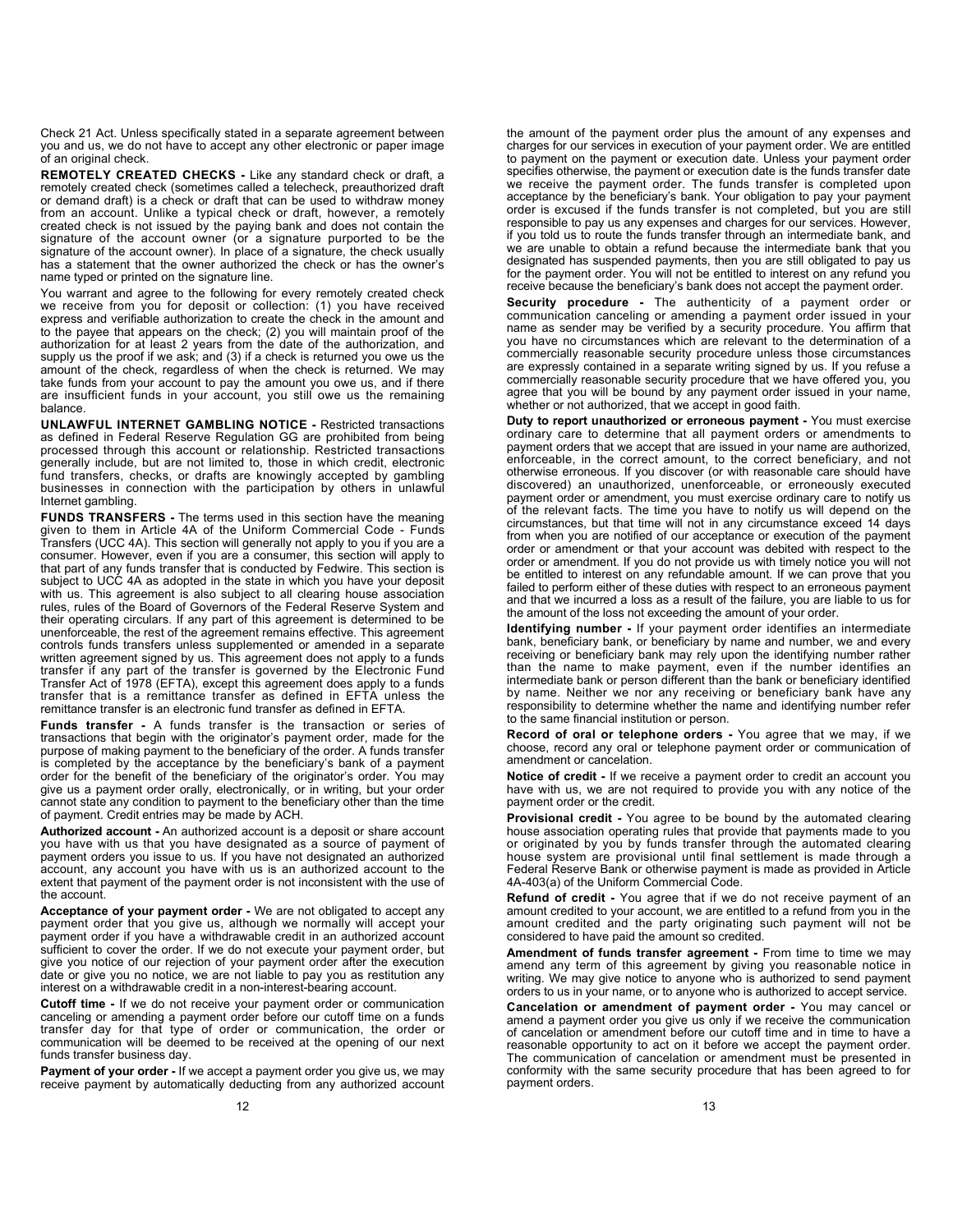Intermediaries - We are not liable for the actions of any intermediary, regardless of whether or not we selected the intermediary. We are not responsible for acts of God, outside agencies, or nonsalaried agents.

Limit on liability - You waive any claim you may have against us for consequential or special damages, including loss of profit arising out of a payment order or funds transfer, unless this waiver is prohibited by law. We are not responsible for attorney fees you might incur due to erroneous execution of payment order.

Erroneous execution - If we receive an order to pay you, and we erroneously pay you more than the amount of the payment order, we are entitled to recover from you the amount in excess of the amount of the payment order, regardless of whether you may have some claim to the excess amount against the originator of the order.

Objection to payment - If we give you a notice that reasonably identifies a payment order issued in your name as sender that we have accepted and received payment for, you cannot claim that we are not entitled to retain the payment unless you notify us of your objection to the payment within one year of our notice to you.

VISA ACCOUNT UPDATER NOTICE OF RIGHT TO OPT OUT - Effective immediately your Visa Business Platinum Card will be automatically enrolled in the free Visa® Account Updater (VAU) service. With VAU, your account files will be updated when information changes because of a product upgrade, card expiration, loss or theft, account closure or other changes. A participating merchant can access that updated card information before requesting a payment. Since not all merchants participate, you should also contact the merchants directly if your card information changes. You are entitled to opt out of this service. You may opt out at any time.

If you want to opt out, phone us at 1-800-BELLCO-1. You must include your name and last four digits of your card number. If you opt out, you may opt back in if you decide you want the Visa Account Updater service in the future. You may opt in the same way(s) that you can opt out.

# ————————————— YOUR ABILITY TO WITHDRAW FUNDS

This policy statement applies to "transaction" accounts, but not to savings or share savings accounts. Transaction accounts, in general, are accounts which permit an unlimited number of payments to third persons and an unlimited number of telephone and preauthorized transfers to other accounts of yours with us. Share draft accounts are the most common transaction accounts. Savings accounts and share savings accounts are examples of savings deposits. Feel free to ask us whether any of your other accounts might also be under this policy.

Our policy is to make funds from your cash and check deposits available to you on the first business day after the day we receive your deposit. Electronic direct deposits will be available on the day we receive the deposit. Once the funds are available, you can withdraw them in cash and we will use the funds to pay checks that you have written.

Please remember that even after we have made funds available to you, and you have withdrawn the funds, you are still responsible for checks you deposit that are returned to us unpaid and for any other problems involving your deposit.

For determining the availability of your deposits, every day is a business day, except Saturdays, Sundays, and federal holidays. If you make a deposit on a day we are open for business, we will consider that day to be the day of your deposit.

If you make a deposit at an ATM we own or operate before 3:00 P.M. on a business day that we are open, we will consider that day to be the day of your deposit. However, if you make a deposit at an ATM we own or operate after 3:00 P.M. or on a day we are not open, we will consider that the deposit was made on the next business day we are open.

If we cash a check for you that is drawn on another bank, we may withhold the availability of a corresponding amount of funds that are already in your account. Those funds will be available at the time funds from the check we cashed would have been available if you had deposited it.

If we accept for deposit a check that is drawn on another bank, we may make funds from the deposit available for withdrawal immediately but delay your availability to withdraw a corresponding amount of funds that you have on deposit in another account with us. The funds in the other account would then not be available for withdrawal until the time periods that are described elsewhere in this disclosure for the type of check that you deposited.

#### LONGER DELAYS MAY APPLY

Case-by-case delays. In some cases, we will not make all of the funds that you deposit by check available to you on the first business day after the day of your deposit. Depending on the type of check that you deposit, funds may not be available until the second business day after the day of your deposit. The first \$300 of your deposits, however, will be available on the first business day.

If we are not going to make all of the funds from your deposit available on the first business day, we will notify you at the time you make your deposit. We will also tell you when the funds will be available. If your deposit is not made directly to one of our employees, or if we decide to take this action after you have left the premises, we will mail you the notice by the day after we receive your deposit.

If you will need the funds from a deposit right away, you should ask us when the funds will be available.

Safeguard exceptions. In addition, funds you deposit by check may be delayed for a longer period under the following circumstances:

- 1) We believe a check you deposit will not be paid.
- 2) You deposit checks totaling more than \$6,000 on any one day. The first \$6,000.00 of the deposit(s) will be available by the second business day.
- 3) You redeposit a check that has been returned unpaid.
- 4) You have overdrawn your account repeatedly in the last six months.
- 5) There is an emergency, such as failure of computer or communications equipment.

We will notify you if we delay your ability to withdraw funds for any of these reasons, and we will tell you when the funds will be available. They will generally be available no later than the seventh business day after the day of your deposit.

### SPECIAL RULES FOR NEW ACCOUNTS

If you are a new member, the following special rules will apply during the first 30 days your account is open.

Funds from electronic direct deposits to your account will be available on the day we receive the deposit. Funds from deposits of cash, wire transfers, and the first \$6,000 of a day's total deposits of cashier's, certified, teller's, and federal, state and local government checks will be available on the first business day after the day of your deposit if the deposit meets certain conditions. For example, the checks must be payable to you (and you may have to use a special deposit slip). The excess over \$6,000 will be available on the ninth business day after the day of your deposit. If your deposit of these checks (other than a U.S. Treasury check) is not made in person to one of our employees, the first \$6,000 will not be available until the second business day after the day of your deposit.

Funds from all other check deposits will be available on the seventh business day after the day of your deposit.

#### DEPOSITS AT AUTOMATED TELLER MACHINES

If a member deposits into an ATM we own or operate, the funds are available immediately up to \$1,500.00. The remaining funds should be available the next business day. In certain cases, extended holds may be placed on the deposit. Please see details above for circumstances for which that may be applicable.

—————————————